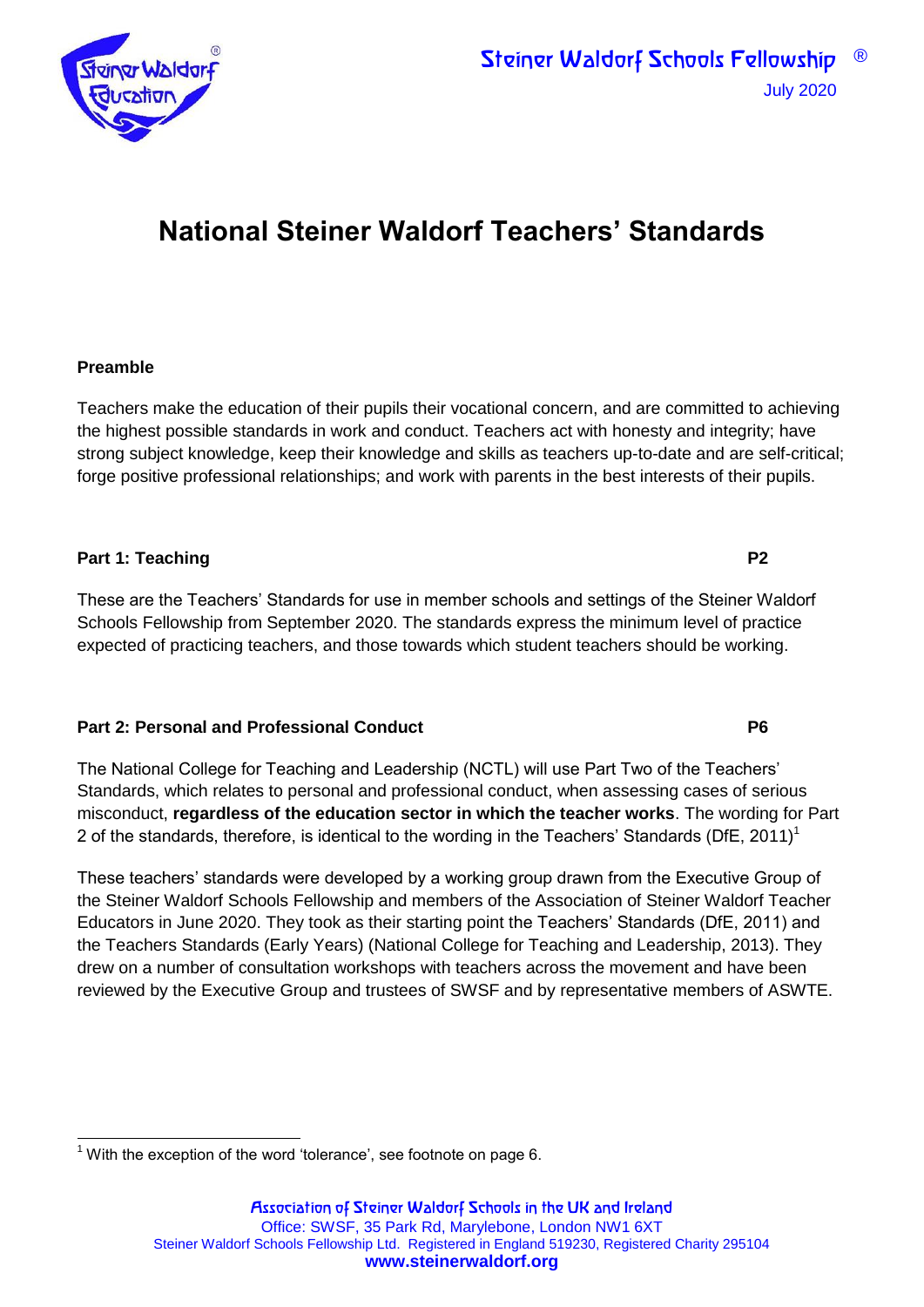

# **Part One: Teaching**

#### **1. A commitment to personal and professional development, and an openness to exploring the principles underlying Steiner education.**

- Demonstrate a working knowledge of a picture of child development informed by the insights of Rudolf Steiner.
- Create an environment in which children can realise their potential for self development.
- Engage in Steiner Waldorf continuing professional development and training.
- Engage regularly in individual and collegiate study, as an active member of a learning community.
- Engage continuously in reflective and reflexive practice.

#### **2. Inspire and motivate children's progress.**

- Build a learning community: an environment of expectation that encourages children to own their learning, and ensures that they are working to the highest standards of which they are capable.
- Demonstrate knowledge and understanding of the rhythmical psychological processes of learning
- Endeavour to give equal value to providing children with rich experiences and to assessing the impact of those experiences.
- Have a knowledge and understanding of contemporary thinking on mental and emotional health, and its impact on learning (for example attachment theories, adverse childhood experiences, trauma-informed practice)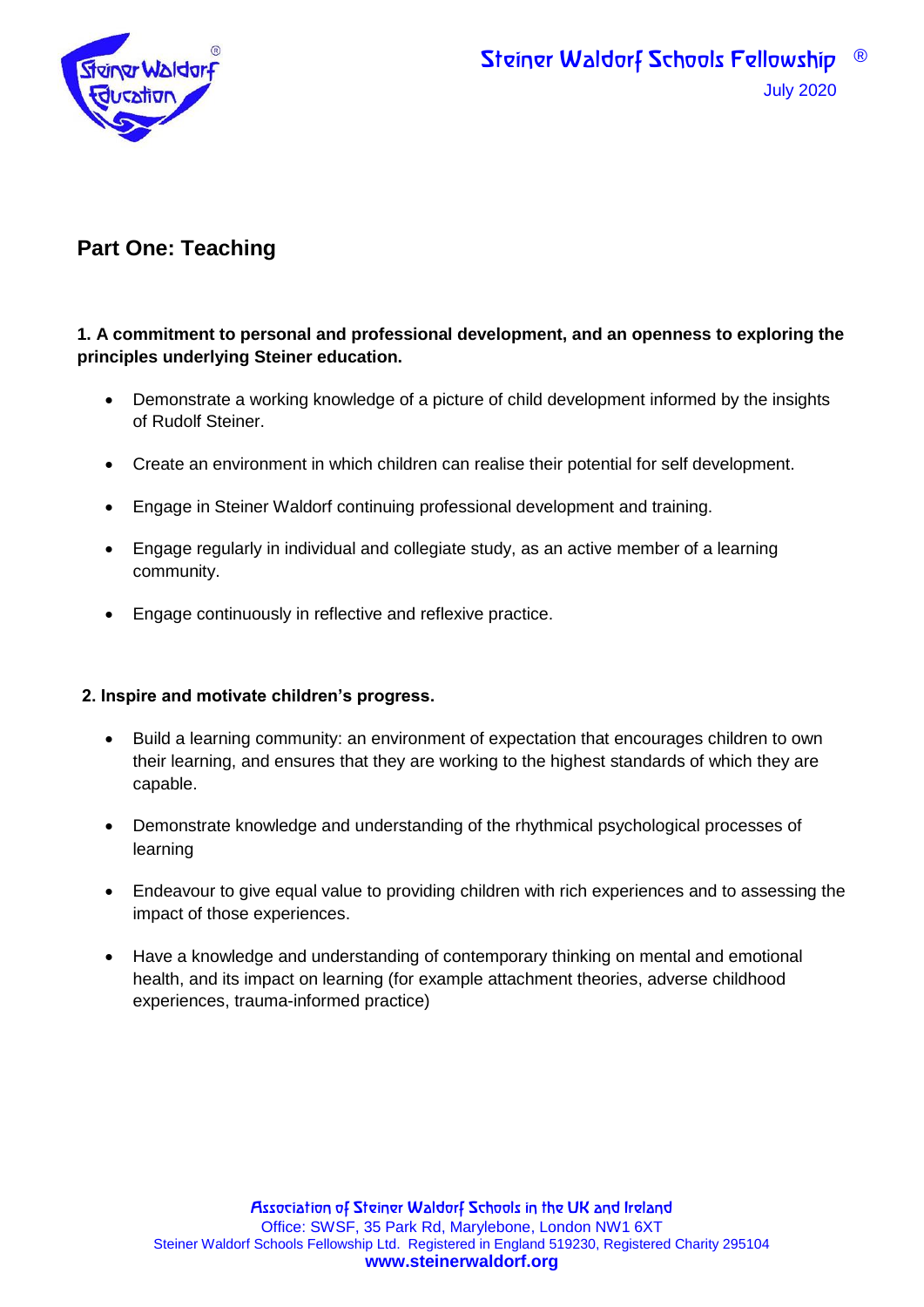

#### **3. Demonstrate good subject, curriculum and pedagogical knowledge**

- Have a secure and up-to-date knowledge of relevant subjects and curriculum areas, maintain interest and enthusiasm in these, and be able to communicate both knowledge and enthusiasm in a meaningful way.
- Contribute to the design and provision of an engaging curriculum
- Promote high standards of literacy, and competent and articulate use of standard English.
- Have a clear understanding of effective teaching strategies for literacy and numeracy.
- Have an understanding of transitions within the educational continuum.
- Have a working knowledge of the preconditions of learning.

#### **4. Planning and teaching: creativity and effectiveness**

- Demonstrate a clear and logical thread to the order in which content is planned to be delivered in the course of the block, project, term or year, building on increasing competence, understanding and sense of coherence.
- Create planning which takes into account children's development and their previous learning, allows for time to practise skills, to deepen knowledge and understanding and for the introduction of new content.
- Create planning which allows for a healthy balance of activities enabling pupils to move between experiences of comfort, consolidation, stretch and challenge.
- Demonstrate creative, artistic, narrative, organisational and personal skills in classroom practice.
- Reflect frequently and systematically on the effectiveness of lessons and approaches to teaching.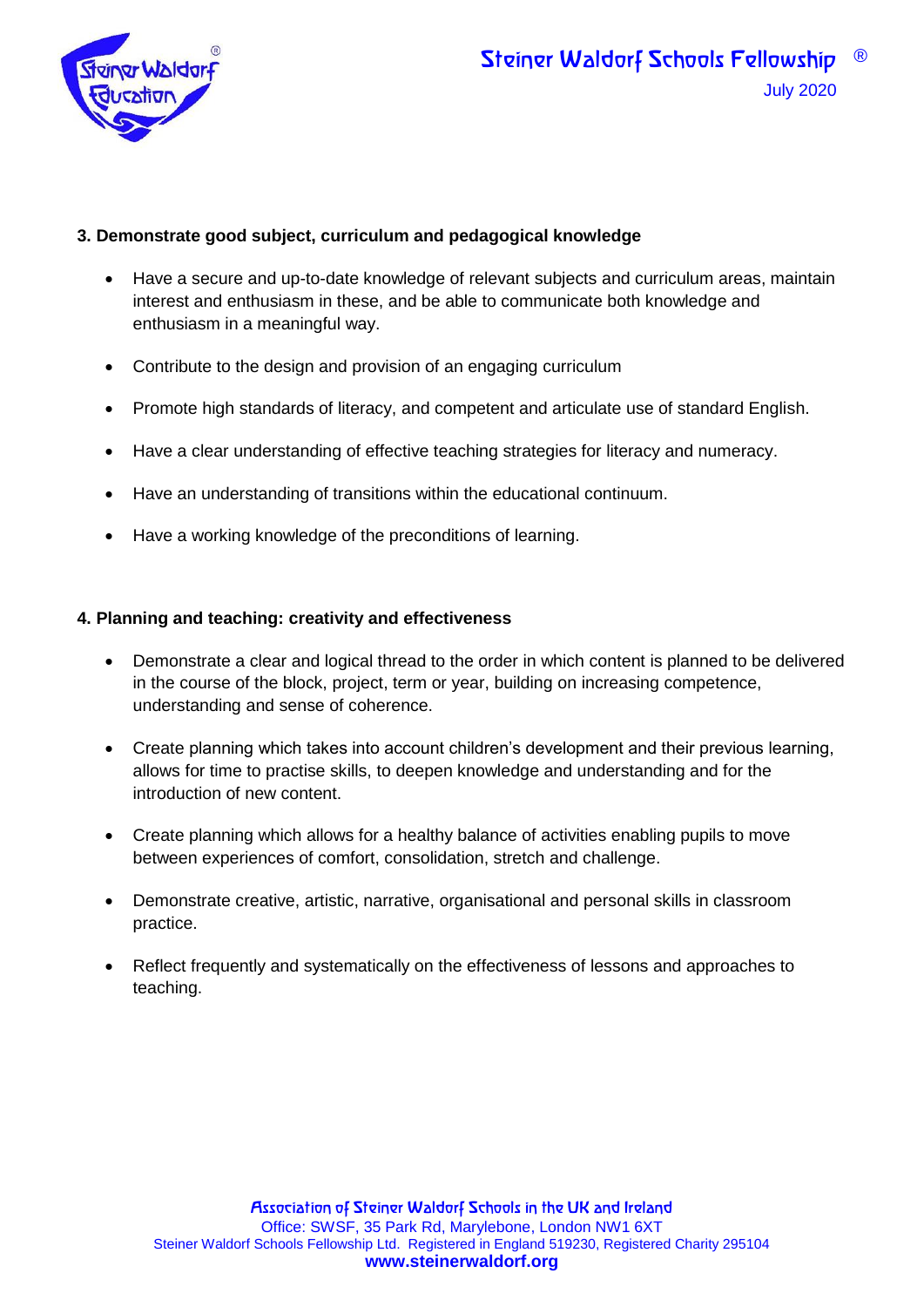

#### **5. Adapt all classroom practice to the strengths and needs of all pupils**

- Adapt teaching for different stages and support children through a range of transitions, demonstrating an understanding of child development informed by the insights of Rudolf Steiner, a wide range of research from across the educational landscape, and direct observation.
- Demonstrate knowledge and understanding of the physical, emotional, social and intellectual development and communication needs of children and know how to adapt practice to support children.
- Have a clear understanding of the needs of all pupils with special educational needs and disabilities, including those demonstrating high ability and those with English as an additional language, and respond to these appropriately.
- Have a secure understanding of how a range of factors can inhibit pupils' ability to learn, and how best to overcome these.
- Know when and how to use and evaluate a range of strategies, approaches, adaptations, accommodations and resources to differentiate appropriately and effectively.
- Know how to access support, from both internal and external sources; welcome and respect input from other professionals.

#### **6. Productive and contextual use of observation and assessment**

- Know, understand and be able to use a range of observation and assessment techniques (such as assessment for learning, formative, summative, ongoing and ipsative assessment) and use these assessments to inform planning
- Provide regular and appropriate feedback, both orally and written, that is kind, specific and helpful, that supports children's progress and that invites their constructive response.
- Engage with the setting's systematic approach to assessment and use it effectively.
- Engage effectively with parents/carers and other professionals in the on-going assessment and provision for each child.
- Engage with and regularly contribute to collegial child studies.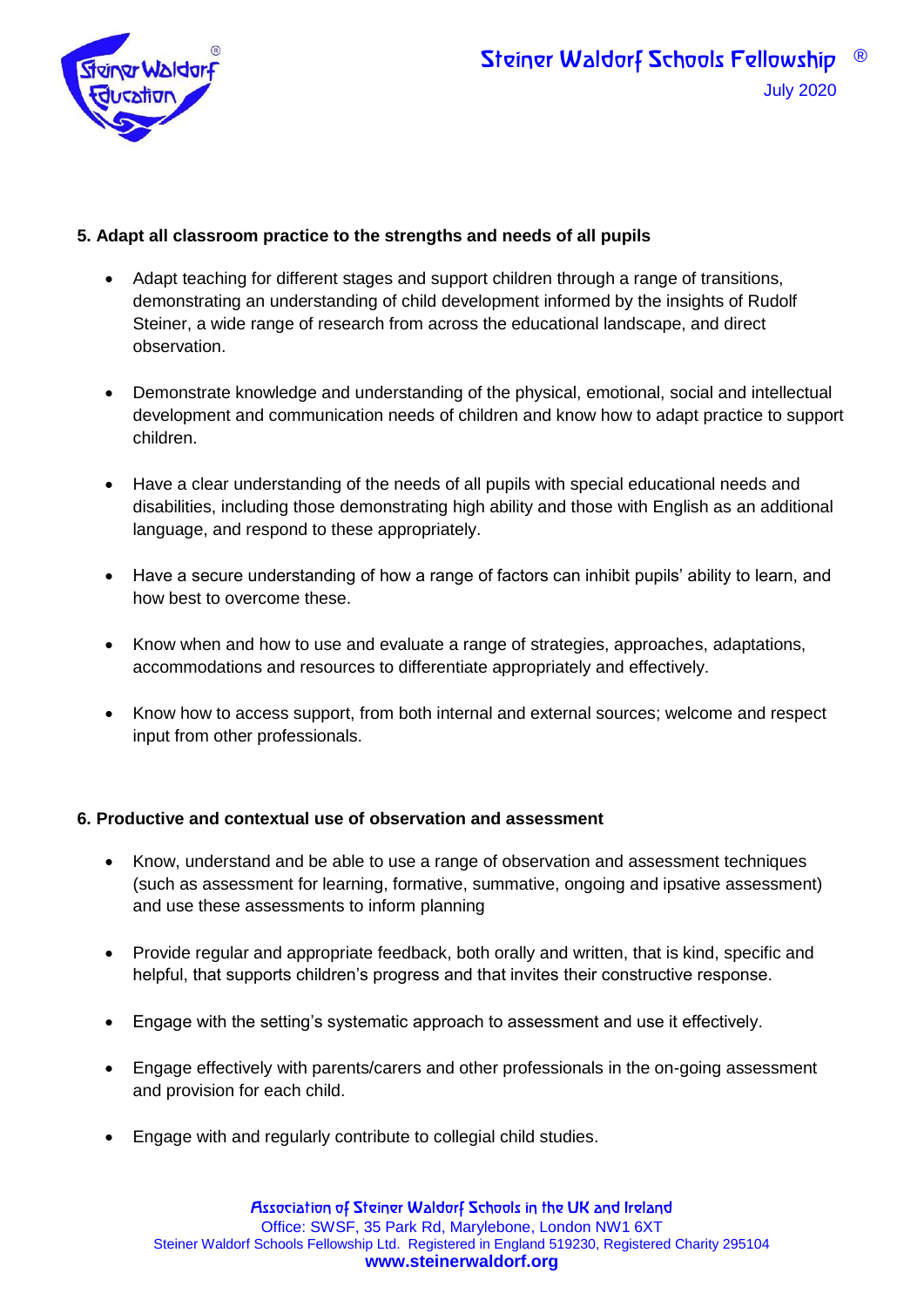

#### **7. Promote children's wellbeing and welfare through awareness, practice and conscious modelling.**

- Create an environment that promotes healthy habits of self-care and positive learning dispositions of resilience, confidence and empathy.
- Demonstrate and encourage enthusiasm and appreciation for the cultural heritage of all children's communities, their current interests and their future potential.
- Create an environment that encourages age-appropriate reflection on ethical and spiritual questions.
- Create a social environment in which the child can regard themselves as making a significant contribution to their school and other communities and understand the benefits of belonging to these.
- Know and act upon the legal requirements and quidance on health and safety, safeguarding and promoting the welfare of the child.
- Establish and sustain an environment that keeps children safe from serious harm, whilst creating opportunities for developing a sense of agency through activities which involve appropriate levels of risk.
- Know and understand child protection policies and procedures, be able to recognise when a child is in danger or at risk of abuse or bullying, and know how to act to protect them.

### **8. Teachers keep the child at the centre of their wider professional activities, responsibilities and relationships.**

- Make a positive contribution to the wider life and ethos of the school, by attending meetings, festivals, school events, parents' evenings and other community activities.
- Model social responsibility and demonstrate a commitment to actively promoting equality, challenging discriminatory practice and stereotypes, and developing anti-racist attitudes and ways of working.
- Develop effective and co-operative relationships with colleagues, parents and other professionals.
- Demonstrate professional conduct and integrity.